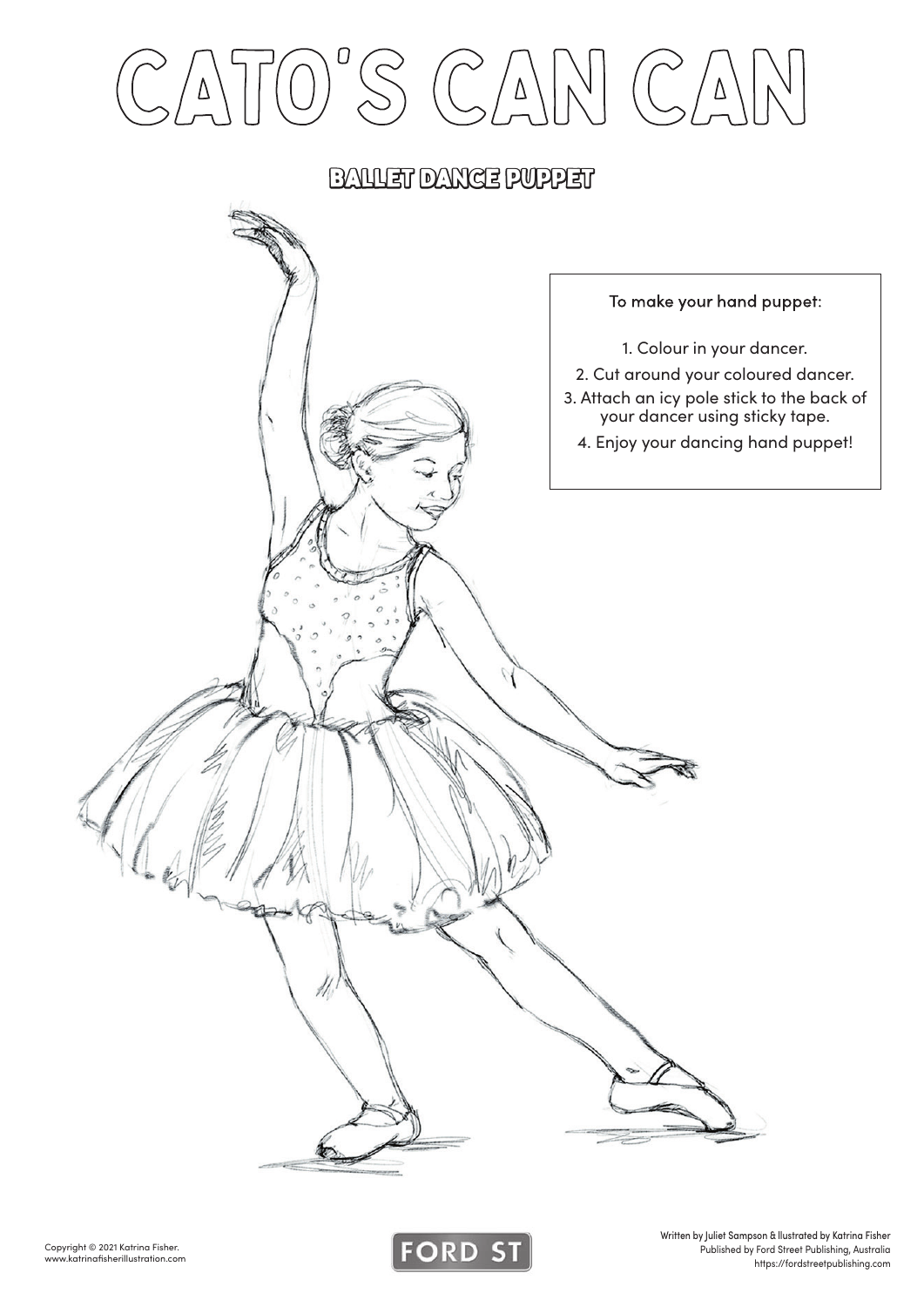CATO'S CAN CAN

#### flamenco Dance puppet



![](_page_1_Picture_4.jpeg)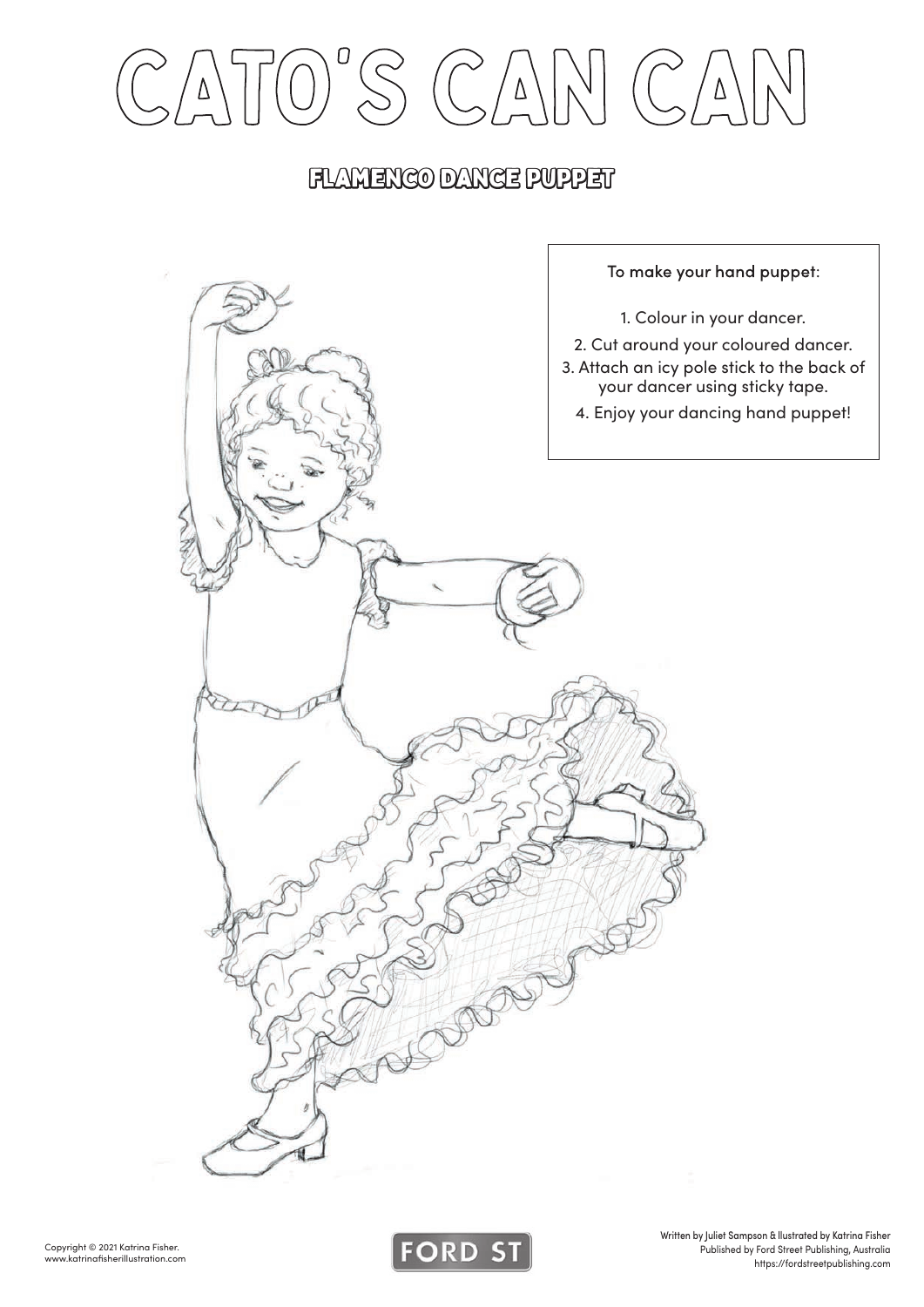### hip-hop Dance puppet

![](_page_2_Figure_2.jpeg)

![](_page_2_Picture_4.jpeg)

Written by Juliet Sampson & llustrated by Katrina Fisher Published by Ford Street Publishing, Australia https://fordstreetpublishing.com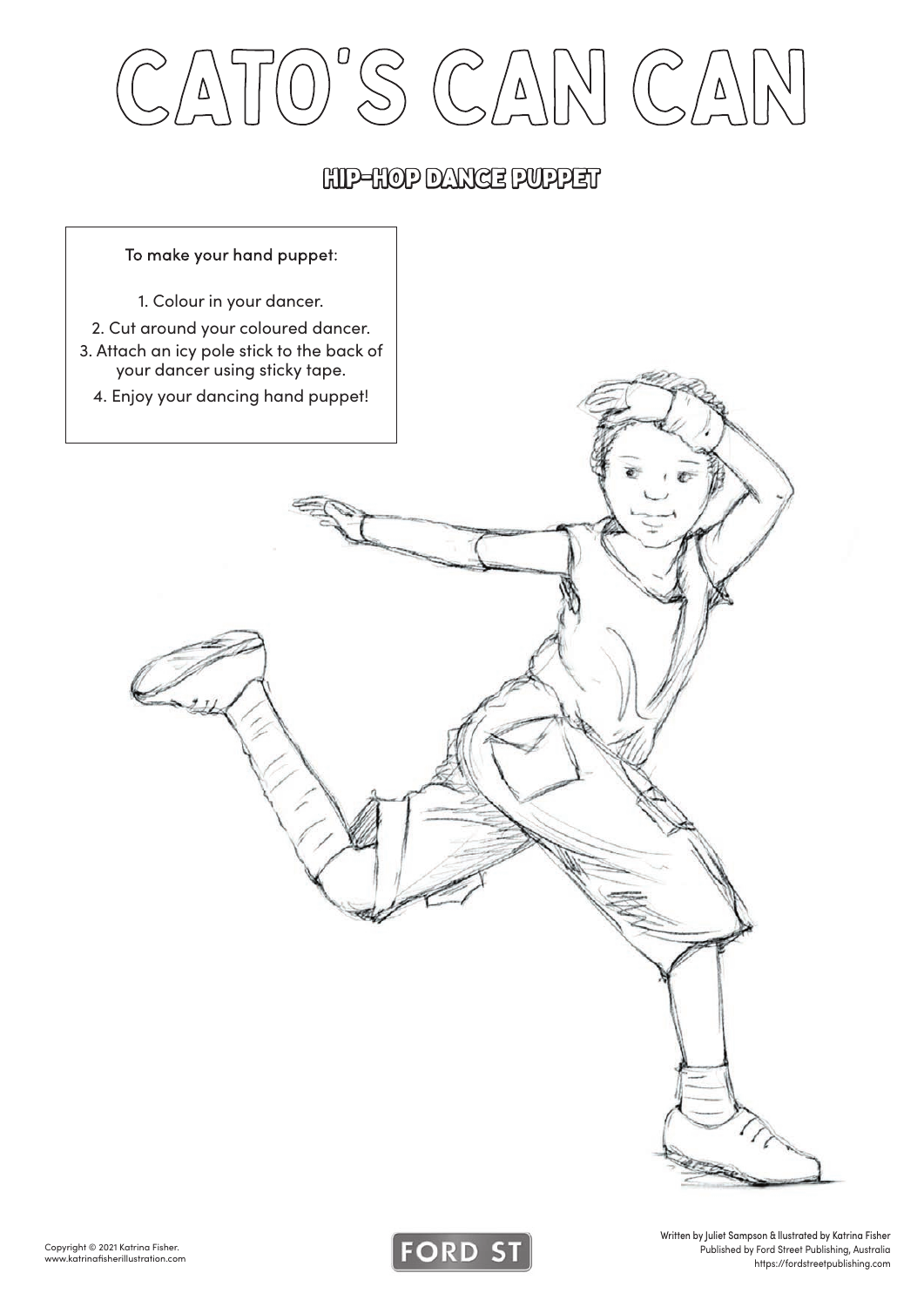### irish Dance puppet

![](_page_3_Picture_2.jpeg)

To make your hand puppet:

1. Colour in your dancer.

2. Cut around your coloured dancer.

3. Attach an icy pole stick to the back of your dancer using sticky tape.

4. Enjoy your dancing hand puppet!

![](_page_3_Picture_9.jpeg)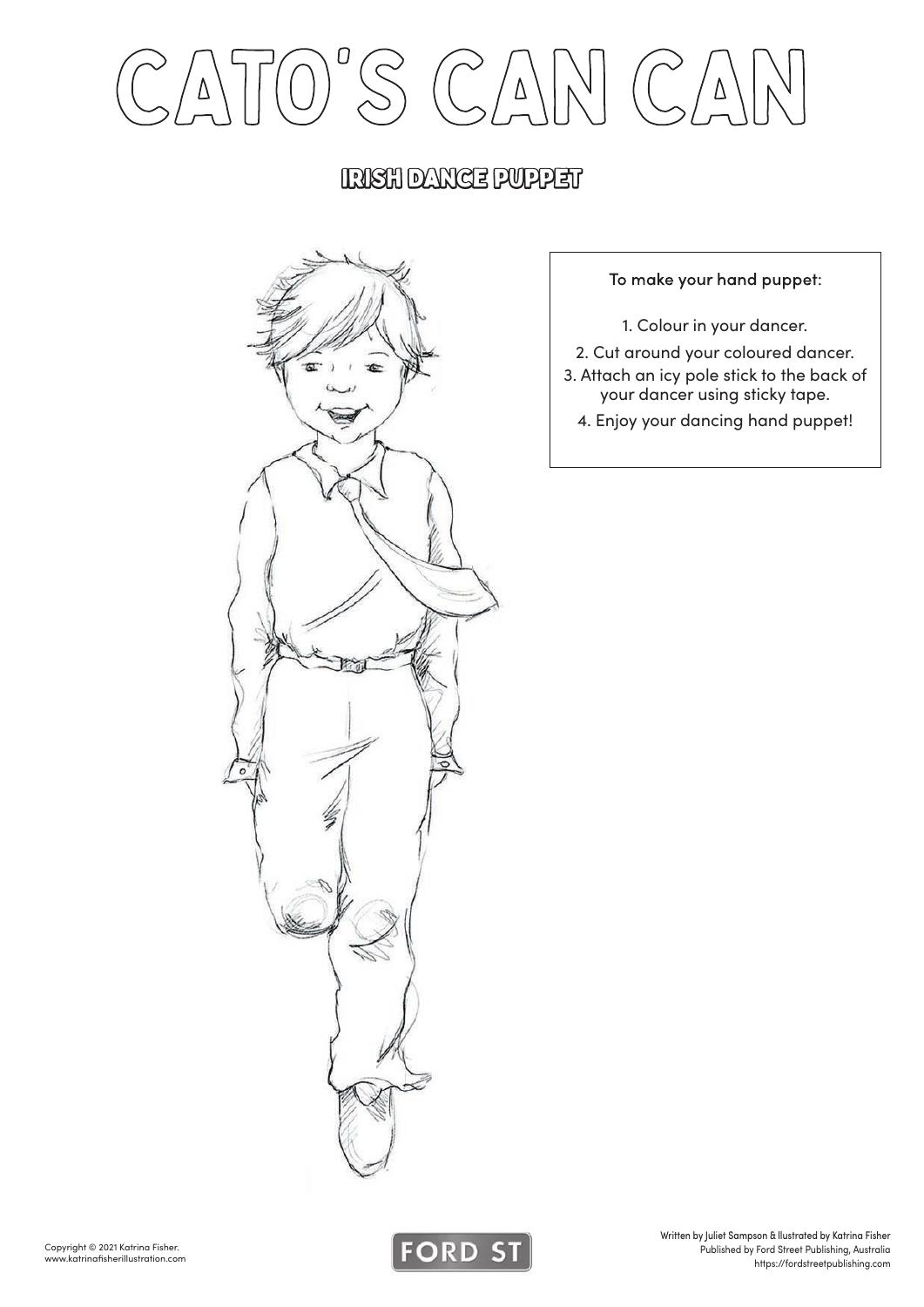#### jazz Dance puppet

To make your hand puppet:

- 1. Colour in your dancer.
- 2. Cut around your coloured dancer.
- 3. Attach an icy pole stick to the back of your dancer using sticky tape.
	- 4. Enjoy your dancing hand puppet!

![](_page_4_Picture_8.jpeg)